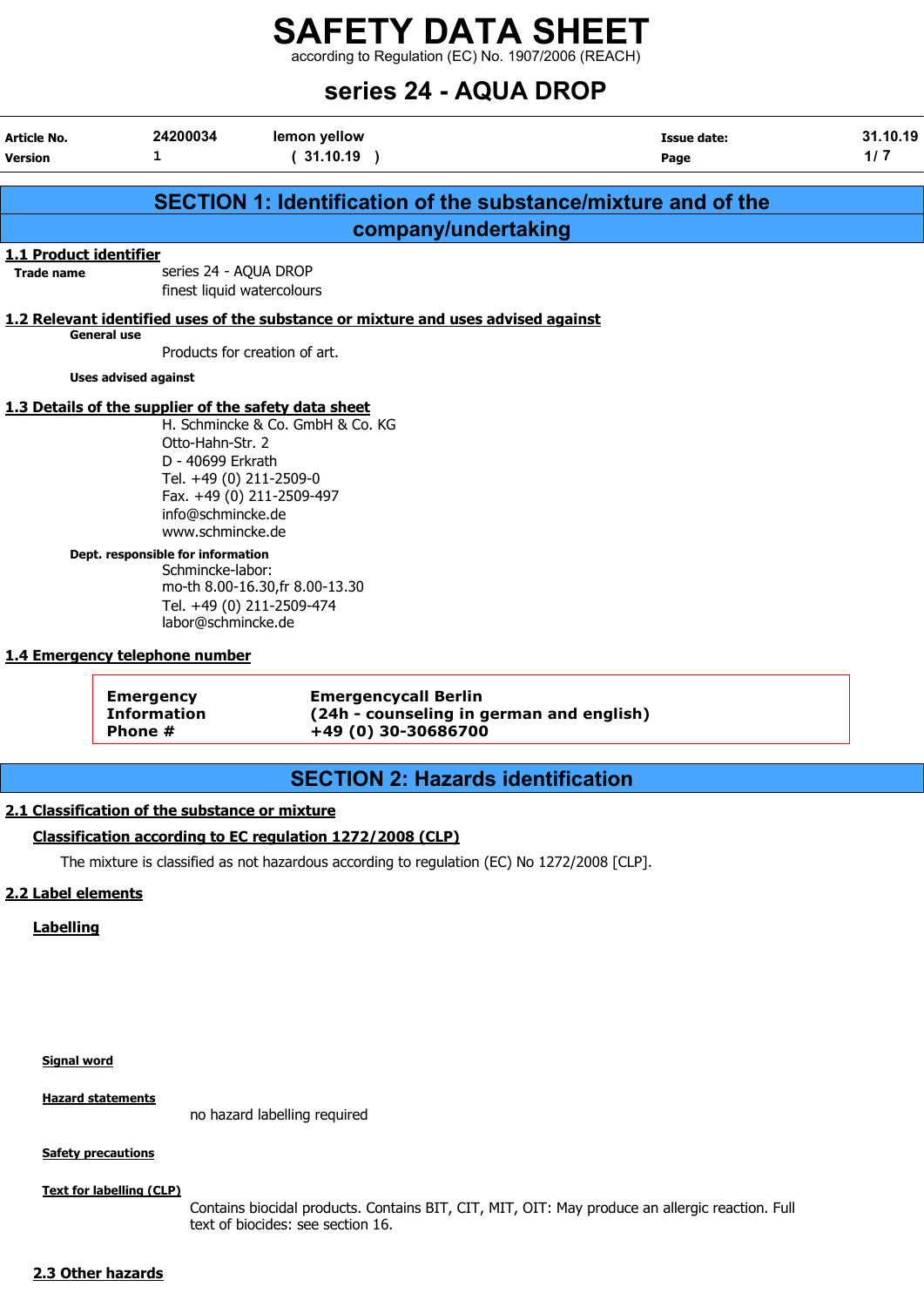according to Regulation (EC) No. 1907/2006 (REACH)

## series 24 - AQUA DROP

| Article No. | 24200034 | lemon yellow | <b>Issue date:</b> | 31.10.19  |
|-------------|----------|--------------|--------------------|-----------|
| Version     |          | 31.10.19     | Page               | <u>^'</u> |

## SECTION 3: Composition / information on ingredients

#### 3.1 Substances

Chemical characterisation PVA (Polyvinyl alcohol) pigment Water additive CAS-Number

EINECS / ELINCS / NLP EU index number REACH registration No. Hazchem-Code

#### 3.2 Mixtures

#### Additional information

Further information: annex

## SECTION 4: First aid measures

#### 4.1 Description of first aid measures

#### General information

No special measures are required.

#### In case of inhalation

No special measures are required. Seek medical aid in case of troubles.

#### In case of skin contact

Remove residues with soap and water. Seek medical attention if irritation persists.

#### After eye contact

Immediately flush eyes with plenty of flowing water for 10 to 15 minutes holding eyelids apart. Seek medical attention if irritation persists.

#### After swallowing

Seek medical treatment in case of troubles.

#### 4.2 Most important symptoms and effects, both acute and delayed

## 4.3 Indication of any immediate medical attention and special treatment needed

Treat symptomatically.

## SECTION 5: Firefighting measures

### 5.1 Extinguishing media

### Suitable extinguishing media

Co-ordinate fire-fighting measures to the fire surroundings. Product is non-combustible. Extinguishing materials should therefore be selected according to surroundings.

#### Extinguishing media which must not be used for safety reasons Full water jet

## 5.2 Special hazards arising from the substance or mixture

In case of fire may be liberated: Carbon monoxide and carbon dioxide

## 5.3 Advice for firefighters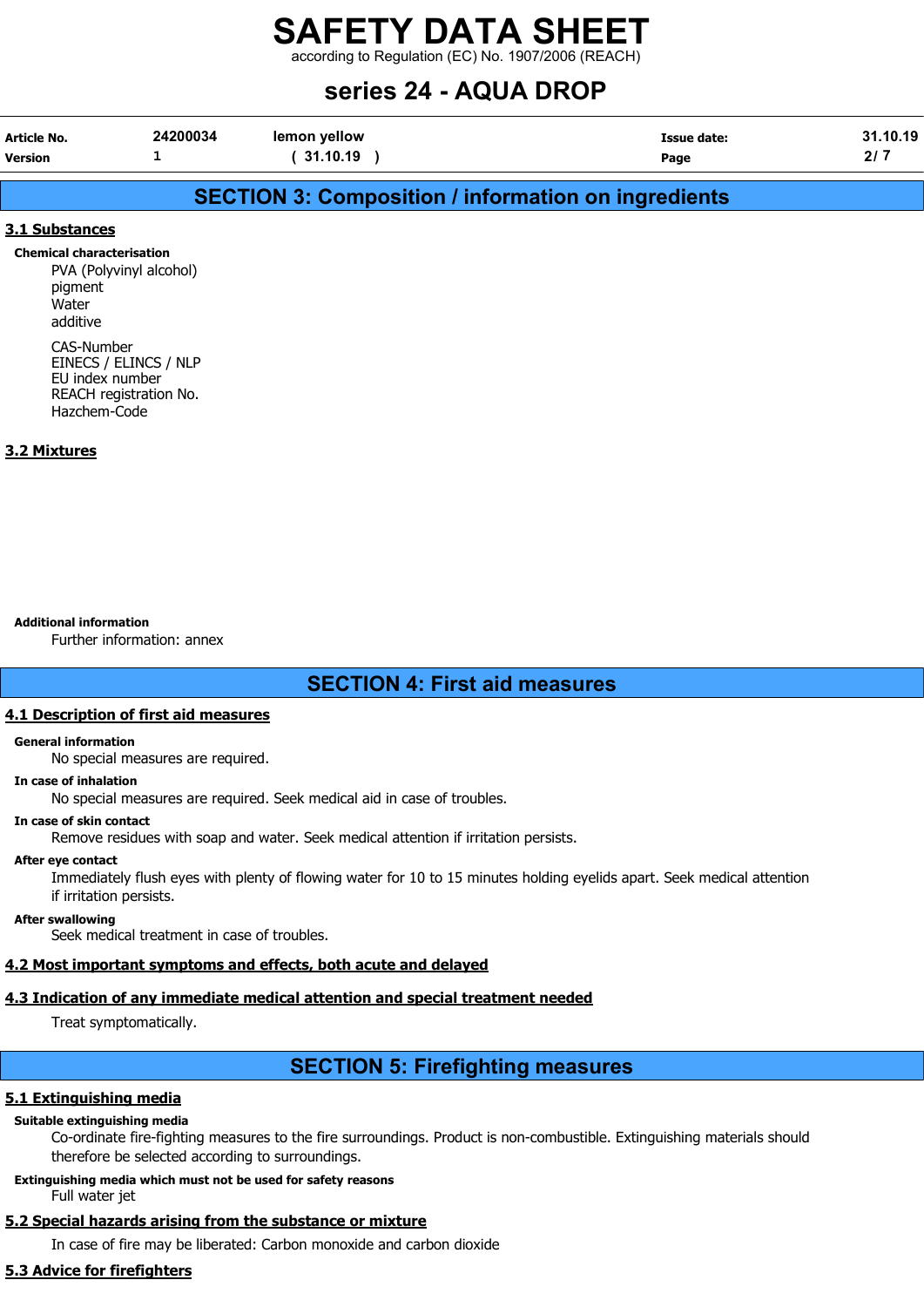according to Regulation (EC) No. 1907/2006 (REACH)

## series 24 - AQUA DROP

| Article No.    | 24200034 | lemon yellow | Issue date: | .10.19<br>31 |
|----------------|----------|--------------|-------------|--------------|
| <b>Version</b> | -        | 31.10.19     | Page        | ີ<br>o,      |

#### Special protective equipment for firefighters

Additional information

## SECTION 6: Accidental release measures

#### 6.1 Personal precautions, protective equipment and emergency procedures

Avoid contact with skin, eyes, and clothing.

#### 6.2 environmental precautions

Discharge into the environment must be avoided.

#### 6.3 Methods and material for containment and cleaning up

Methods for cleaning up Take up mechanically. Wash spill area with plenty of water.

Additional information

#### 6.4 Reference to other sections

Dispose of waste according to applicable legislation. refer to section 13

## SECTION 7: Handling and storage

#### 7.1 Precautions for safe handling

#### Advices on safe handling

Handle in accordance with good industrial hygiene and safety practice.

#### Precautions against fire and explosion

#### 7.2 Conditions for safe storage, including any incompatibilities

Requirements for storerooms and containers Keep container tightly closed.

Hints on joint storage Storage class Further details storage temperature: 10 - 25 °C

#### 7.3 Specific end use(s)

No special measures necessary if stored and handled as prescribed.

### SECTION 8: Exposure controls/personal protection

#### 8.1 Control parameters

#### 8.2 Exposure controls

#### Occupational exposure controls

#### Respiratory protection

With correct and proper use, and under normal conditions, breathing protection is not required.

#### Hand protection

Protect skin by using skin protective cream.

#### Eye protection

Safety glasses

#### Body protection

Wear suitable protective clothing. Take off contaminated clothing and wash it before reuse.

General protection and hygiene measures Wash hands before breaks and after work.

## SECTION 9: Physical and chemical properties

## 9.1 information on basic physical and chemical properties

| Form         | liauid           |
|--------------|------------------|
| Colour       | pigmented        |
| <b>Odour</b> | almost odourless |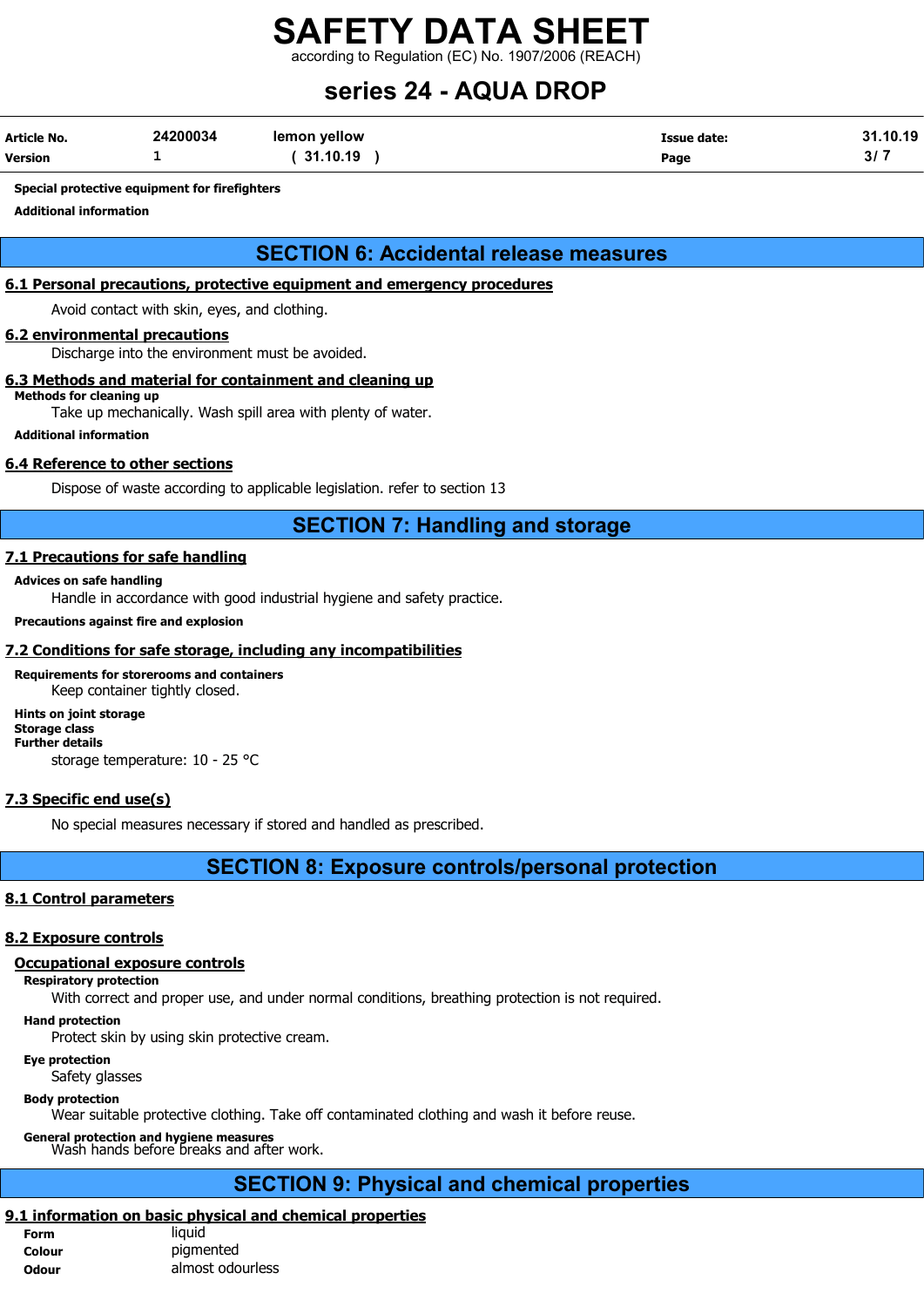according to Regulation (EC) No. 1907/2006 (REACH)

## series 24 - AQUA DROP

| Article No.<br><b>Version</b>                                                                                                                                                                                                                                                                                          | 24200034<br>1                          | lemon yellow<br>(31.10.19) |                  | <b>Issue date:</b><br>Page | 31.10.19<br>4/7 |
|------------------------------------------------------------------------------------------------------------------------------------------------------------------------------------------------------------------------------------------------------------------------------------------------------------------------|----------------------------------------|----------------------------|------------------|----------------------------|-----------------|
| Initial boiling point and<br>boiling range<br>Melting point/freezing point<br>Flash point/flash point range<br><b>Flammability</b><br><b>Ignition temperature</b><br><b>Auto-ignition temperature</b><br><b>Explosion limits</b><br><b>Refraction index</b><br><b>PH</b> value<br><b>Viscosity</b><br><b>Viscosity</b> |                                        | min<br>$\overline{7}$      | max<br>9         |                            |                 |
| Vapour pressure<br><b>Density</b>                                                                                                                                                                                                                                                                                      | Partition coefficient: n-octanol/water |                            | $1,0 - 1,1$ kg/l | 20 °C                      |                 |

Danger of explosion

#### 9.2 Other information

## SECTION 10: Stability and reactivity

#### 10.1 Reactivity

No hazardous reaction when handled and stored according to provisions.

#### 10.2 Chemical stability

Product is stable under normal storage conditions.

#### 10.3 Possibility of hazardous reactions

10.4 Conditions to avoid

frost and heat

#### 10.5 Incompatible materials

strong oxidizing agents

## 10.6 Hazardous decomposition products

SECTION 11: Toxicological information

## 11.1 Information on toxicological effects

Acute toxicity In case of inhalation No data available After swallowing No data available In case of skin contact No data available After eye contact No data available

### Practical experience

## General remarks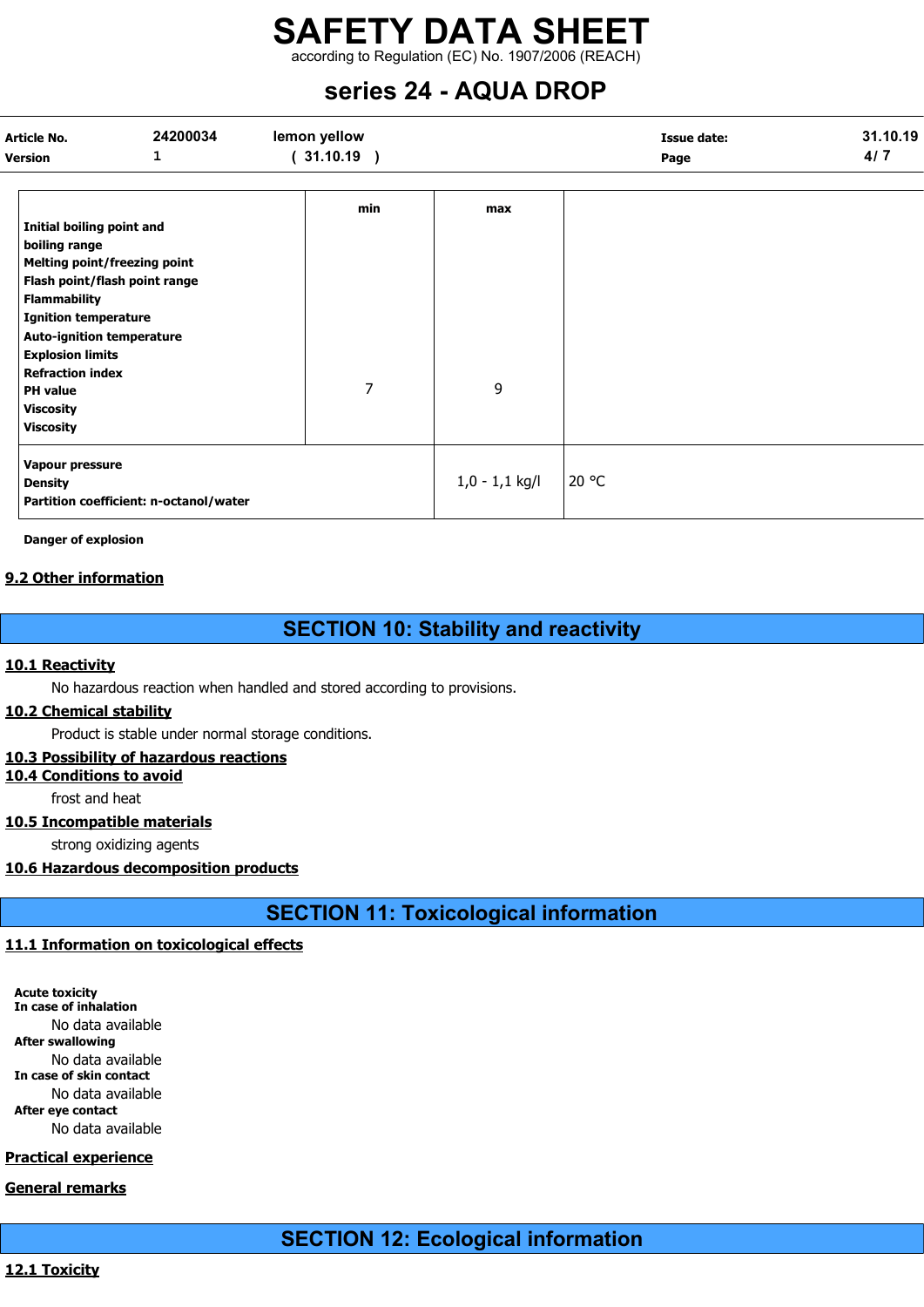according to Regulation (EC) No. 1907/2006 (REACH)

## series 24 - AQUA DROP

| <b>Article No.</b> | 24200034 | lemon vellow | <b>Issue date:</b> | 31.10.19 |
|--------------------|----------|--------------|--------------------|----------|
| <b>Version</b>     | -        | 31.10.19     | Page               |          |

Aquatic toxicity Water Hazard Class 1 WGK catalog number General information

#### 12.2 Persistence and degradability

Further details Product is partially biodegradable. Oxygen demand

#### 12.3 Bioaccumulative potential

Bioconcentration factor (BCF) Partition coefficient: n-octanol/water

12.4 Mobility in soil

No data available

#### 12.5 Results of PBT and vPvB assessment

No data available

#### 12.6 Other adverse effects

#### General information

SECTION 13: Disposal considerations

#### 13.1 Waste treatment methods

#### **Product**

Waste key number

080112 waste paint and varnish other than those mentioned in 08 01 11

Recommendation

#### Contaminated packaging

Waste key number Recommendation

Non-contaminated packages may be recycled. Handle contaminated packages in the same way as the substance itself.

#### Additional information

SECTION 14: Transport information

#### 14.1 UN number

#### 14.2 UN proper shipping name

ADR, ADN No dangerous good in sense of these transport regulations. IMDG, IATA

#### 14.3 Transport hazard class(es)

ADR, ADN IMDG IATA

#### 14.4 Packing group

#### 14.5 Environmental hazards

Marine Pollutant - IMDG

#### 14.6 Special precautions for user

## Land transport (ADR/RID)

Code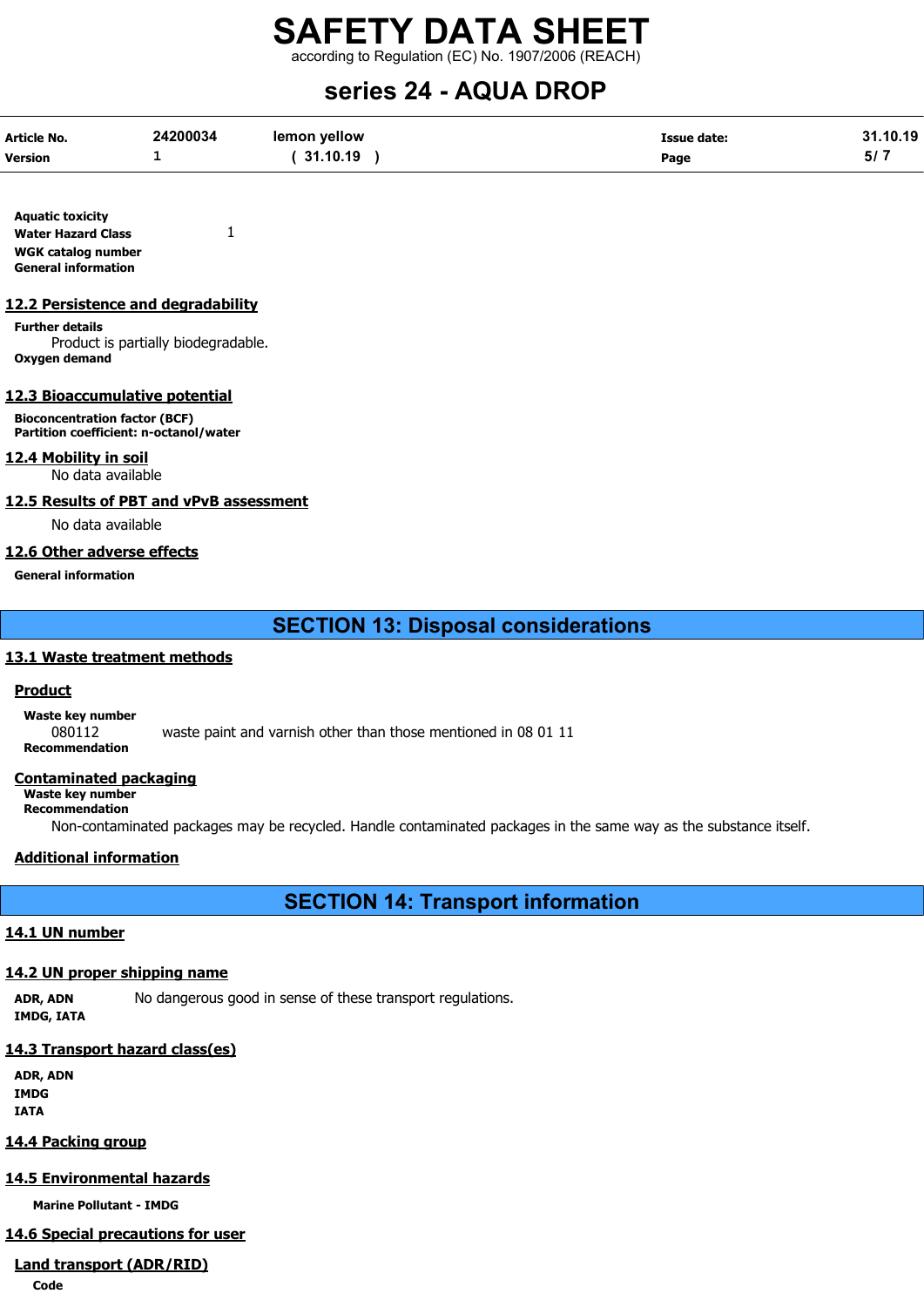according to Regulation (EC) No. 1907/2006 (REACH)

## series 24 - AQUA DROP

| <b>If a constitution of a constitution</b> |          |              |                    |          |
|--------------------------------------------|----------|--------------|--------------------|----------|
| <b>Version</b>                             |          | 31.10.19     | Page               | 6/7      |
| Article No.                                | 24200034 | lemon yellow | <b>Issue date:</b> | 31.10.19 |

Kemmler-number Hazard label ADR Limited quantities Contaminated packaging: Instructions Contaminated packaging: Special provisions Special provisions for packing together Portable tanks: Instructions Portable tanks: Special provisions Tank coding Tunnel restriction Remarks EQ Special provisions

#### Sea transport (IMDG)

EmS Special provisions Limited quantities Contaminated packaging: Instructions Contaminated packaging: Special provisions IBC: Instructions IBC: Provisions Tank instructions IMO Tank instructions UN Tank instructions Special provisions Stowage and segregation Properties and observations Remarks EQ

#### Air transport (IATA-DGR)

Hazard Passenger Passenger LQ Cargo ERG Remarks EQ Special Provisioning

### 14.7 Transport in bulk according to Annex II of MARPOL 73/78 and the IBC Code

No data available

## SECTION 15: Regulatory information

## 15.1 Safety, health and environmental regulations/legislation specific for the substance or mixture

## National regulations

### Europe

Contents of VOC [%] Contents of VOC [g/L] Further regulations, limitations and legal requirements

### **Germany**

Storage class Water Hazard Class 1 WGK catalog number Incident regulation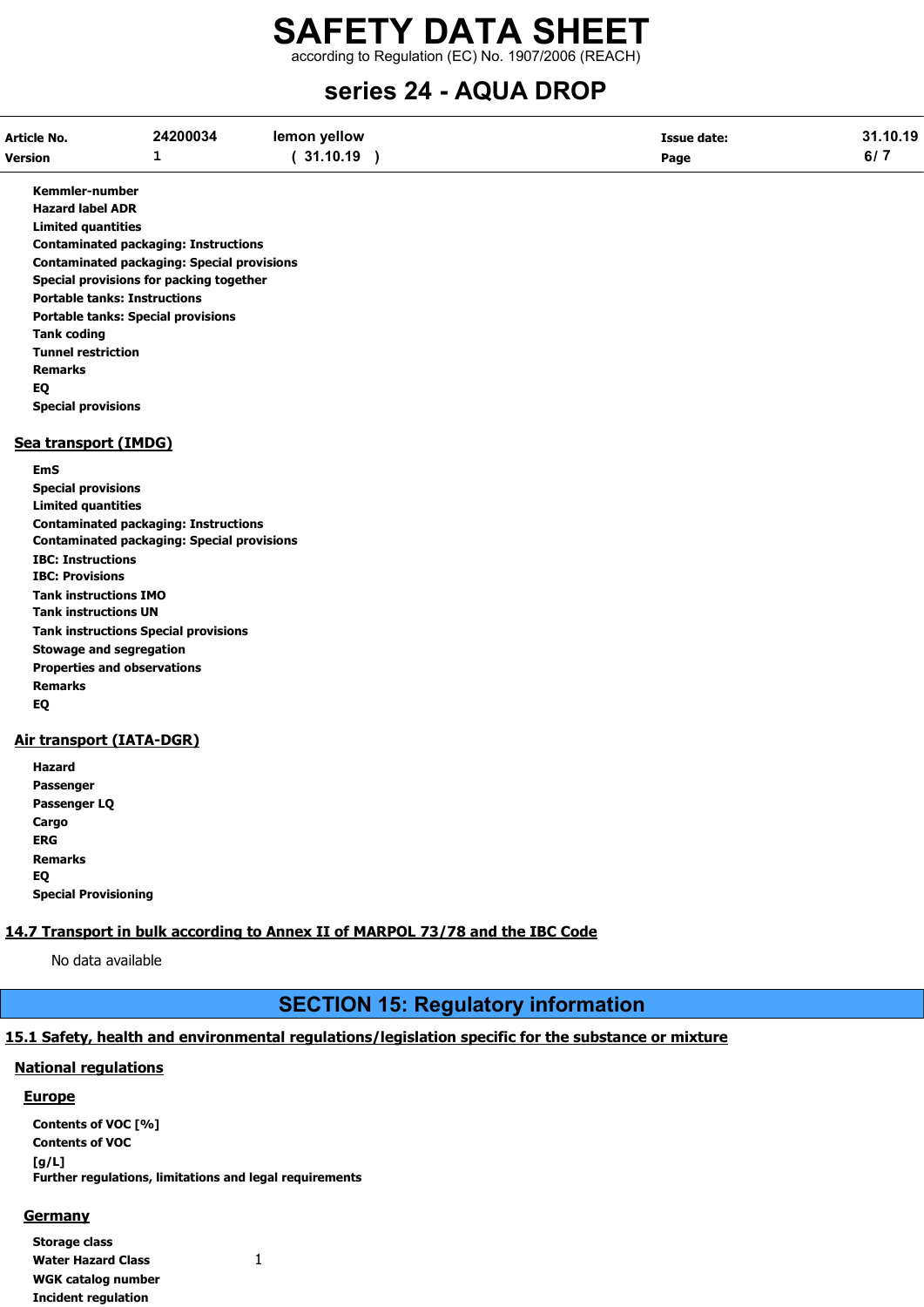according to Regulation (EC) No. 1907/2006 (REACH)

## series 24 - AQUA DROP

| <b>Article No.</b> | 24200034 | lemon yellow | <b>Issue date:</b> | 31.10.19 |
|--------------------|----------|--------------|--------------------|----------|
| <b>Version</b>     | -        | 31.10.19     | Page               |          |

Information on working limitations Further regulations, limitations and legal requirements

#### Denmark

Further regulations, limitations and legal requirements

#### **Hungary**

Further regulations, limitations and legal requirements

#### Great Britain

Further regulations, limitations and legal requirements

#### **Switzerland**

Contents of VOC [%]

0 %

Further regulations, limitations and legal requirements

#### USA

Further regulations, limitations and legal requirements Federal Regulations State Regulations

#### Japan

Further regulations, limitations and legal requirements

#### Canada

Further regulations, limitations and legal requirements

#### 15.2 Chemical Safety Assessment

## SECTION 16: Other information

#### Further information

Hazard statements (CLP)

Further information This information is abased on our current state of knowledge and describes the security standards applicable to our product for the purpose provided. The information provided here does not constitute a legally binding warranty of specific characteristics or of suitability for a specific application use of the product is thus to be adapted to the user's special conditions and checked by preliminary tests. We are thus unable to guarantee product characteristics or accept an liability for damage arising in connection with the use of our products.

#### Literature

For abbreviations and acronyms, see: ECHA Guidance on information requirements and chemical safety assessment, chapter R.20 (Table of terms and abbreviations).

#### Reason of change

- Additional information **BIT 1,2-benzisothiazol-3(2H)-one** 
	- CIT 5-chloro-2-methyl-4-isothiazolin-3-one
	- MIT 2-methyl-2H-isothiazol-3-one
	- OIT 2-octyl-2H-isothiazol-3-one

The information in this data sheet has been established to our best knowledge and was up-to-date at time of revision. It does not represent a guarantee for the properties of the product described in terms of the legal warranty regulations.